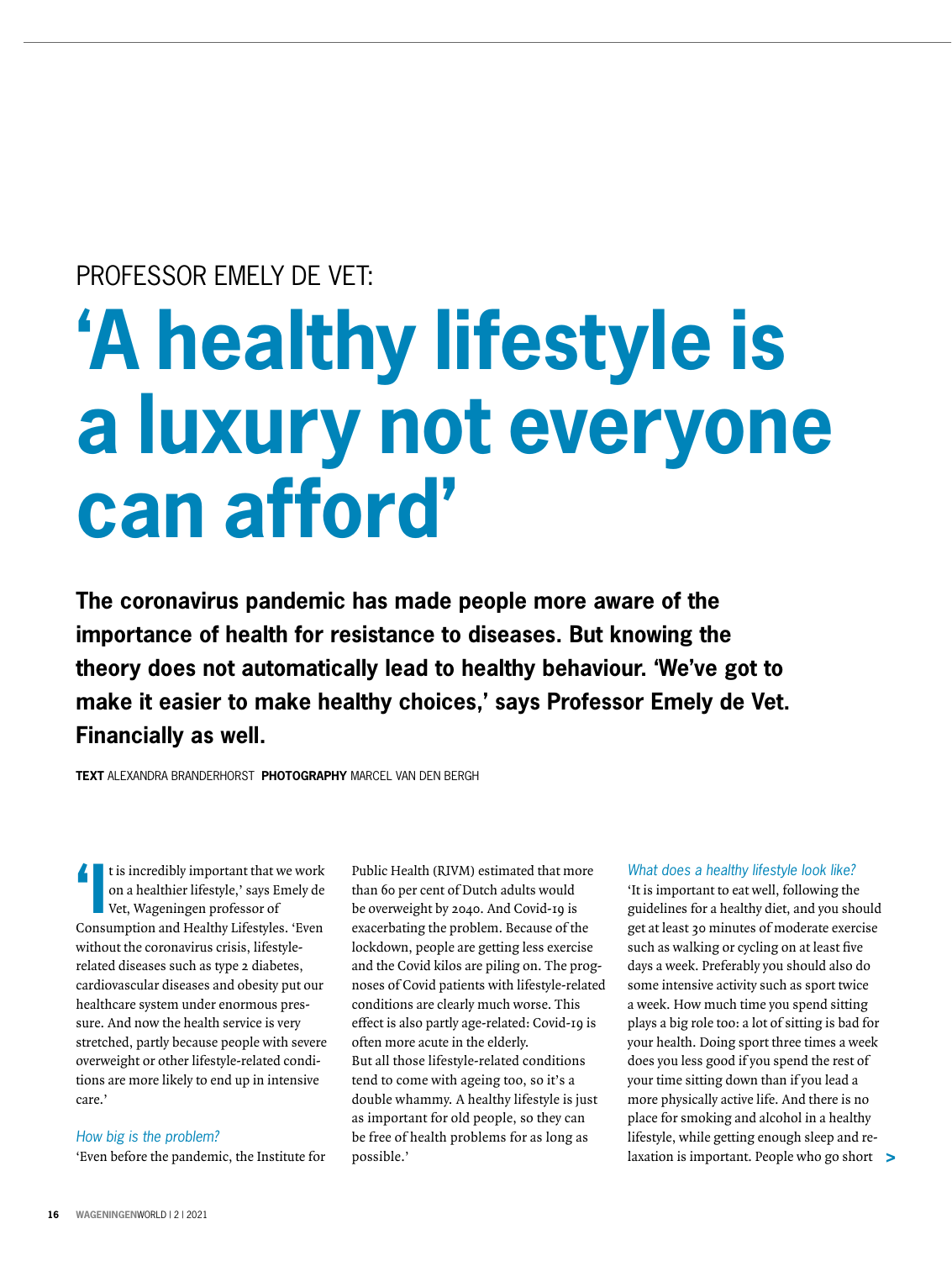## **BEHAVIOUR AND HEALTH**

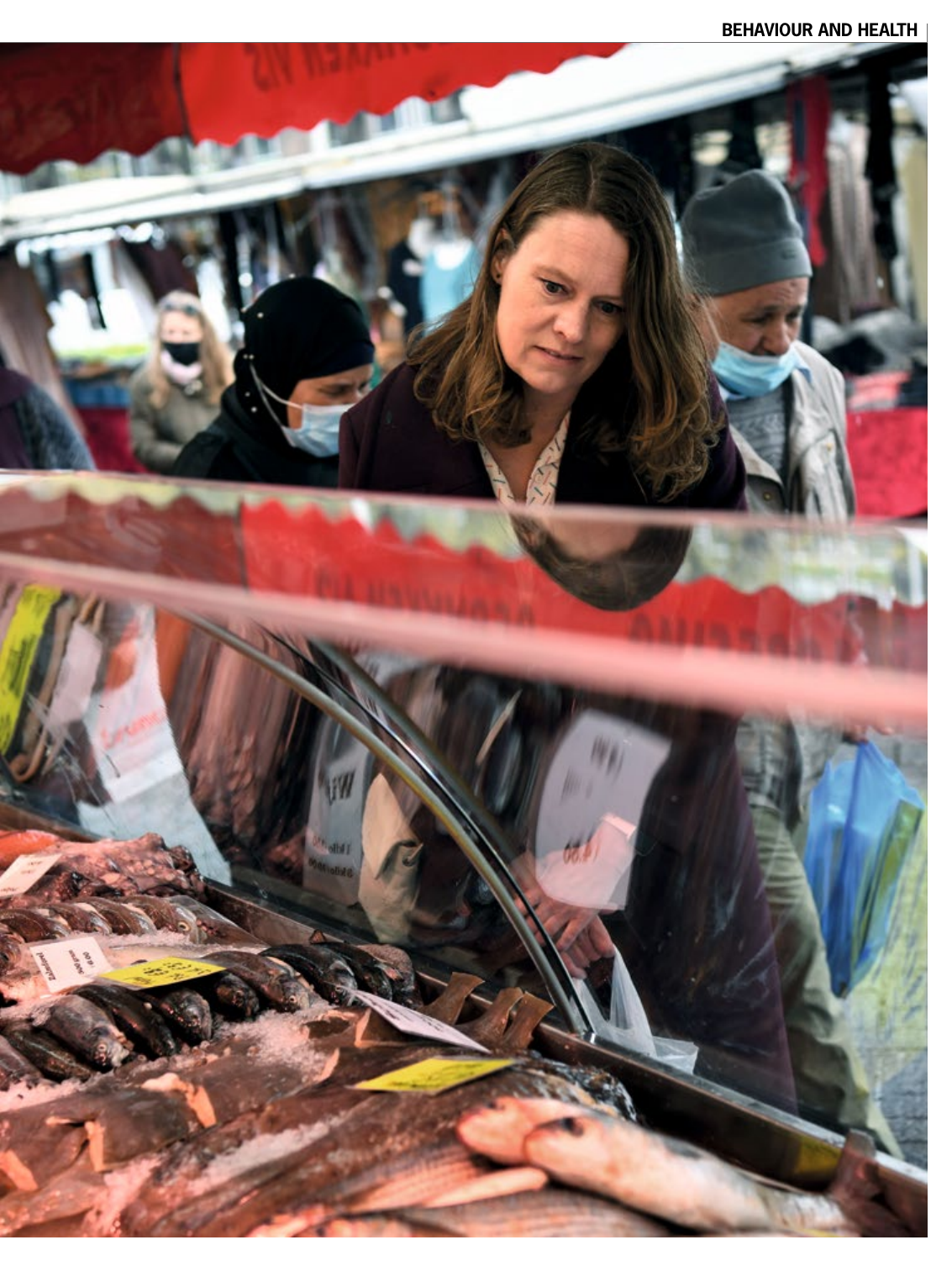# **'A healthier diet means going against the tide'**

of sleep may be more inclined to reach for fatty and unhealthy food.'

#### *A healthy diet, enough exercise and sufficient sleep: it doesn't sound complicated. So why is it so difficult for a lot of people?*

'That's because of a combination of factors influencing our lifestyle. It is largely a societal problem. We get less exercise because more and more people spend all day seated, working on a computer. Because we travel further to work than we did 50 years ago, for instance, we go by car instead of by bike. And as long as most of what is sold or on special offer at the supermarket falls outside the guidelines for a healthy diet, it is difficult for people to make healthier food choices. Food choices are nearly always based on established habits prompted by the environment. A healthier diet is not simply a question of choosing something else. It requires people to swim against the tide.'

#### *Can anything be done about that?*

'To start with, the places we get our food from, like supermarkets, canteens and catering outlets, should offer healthier food. And municipalities need more scope for controlling what food is on offer, by using zoning, for example, to ban fast food outlets from a 500-metre radius around schools. Getting rid of VAT on fresh fruit and vegetables also makes it more financially attractive to eat more healthily. An additional tax on unhealthy products, a sugar or fat tax, is not a magic bullet but does help, as research has shown. Central government should also act to regulate things like a healthier composition of products and smaller portion sizes in packets.

'Compared with other countries the Netherlands is not very proactive. The United Kingdom and Chile, like a lot of countries, are working on reducing the consumption of soft drinks and have a sugar tax. As a result, producers in these countries are doing their best to market soft drinks with less sugar in them. In March, researchers from my group and from Utrecht University published an advisory report with recommendations for these kinds of measures, so that the EU can support the member states in creating a healthy food environment.'

#### *Taxes, zone restrictions for food outlets and more regulation. This all goes much further than information about a healthy diet.*

'Fifty years ago, health education focused on informing the individual, with folders and the Dutch "wheel of five" food groups, for example. By now it has become apparent that these things only reach people who are capable of understanding and applying the information. What we have learned from behavioural research now enables us to reach more groups in ways more compatible with people's actual behaviour. We all know that knowing the theory doesn't always lead to healthy behaviour, and that applies to us too. With a view to gaining a better understanding of how we could achieve that, we are working with people from different disciplines such as health scientists, psychologists, sociologists, educationalists, and

anthropologists. This is a tough puzzle that we can only solve together. But it is precisely the complexity of this field that continues to interest me.'

*Studies worldwide show that people with lower levels of education and income are more likely to suffer from health problems such as obesity and type 2 diabetes, and more often have an unhealthy lifestyle. Why is that?* 

'A healthy lifestyle is not a priority for people stressed by money worries, unemployment or other problems. Stress and a shortage of money induce short-term thinking, so people opt for whatever is immediately easy and rewarding. That makes you more vulnerable to unhealthy choices, which is further reinforced by the fact that unhealthy choices are also cheaper than healthy ones: healthy